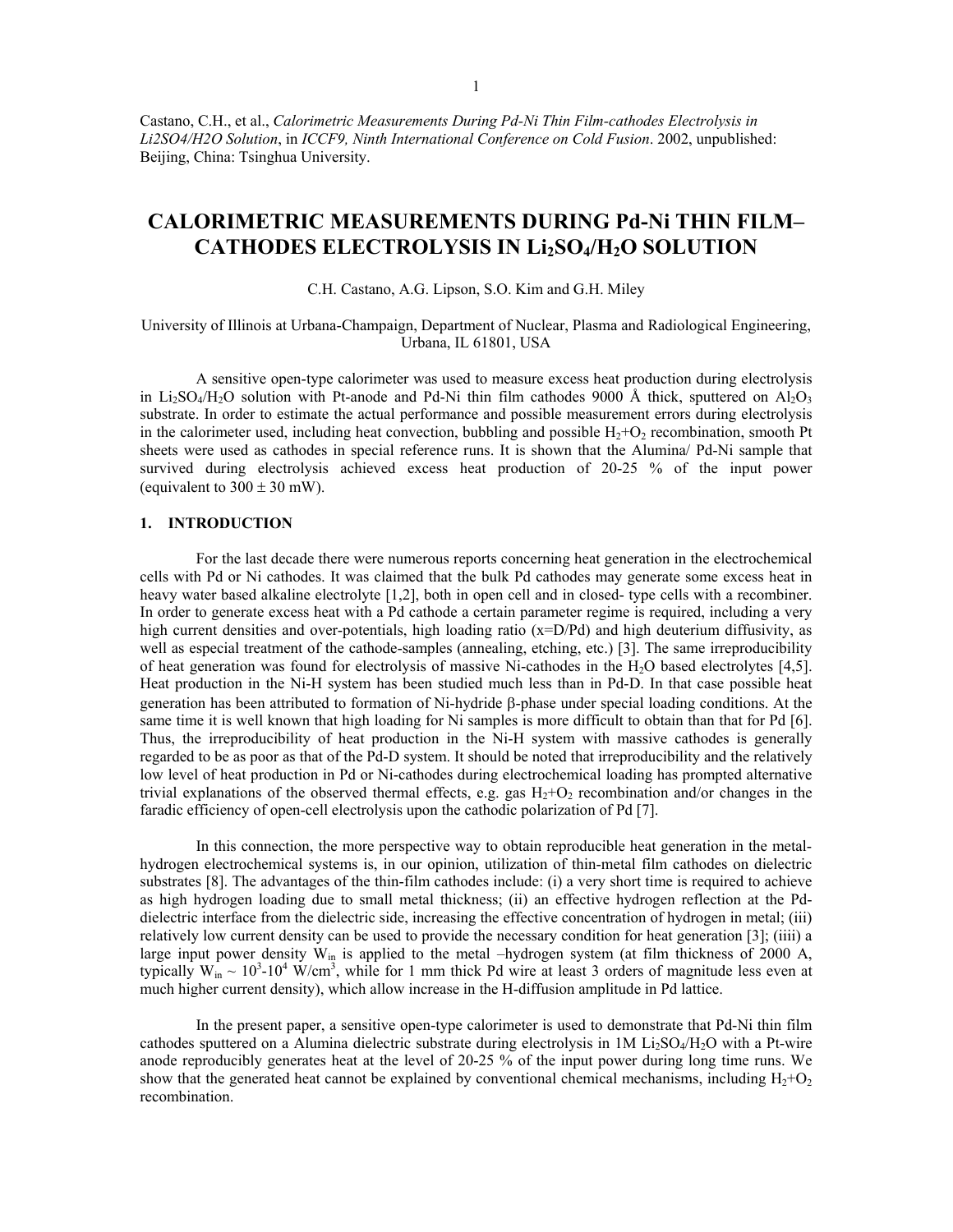#### **2**. **EXPERIMENTAL TECHNIQUE**

In order to detect possible heat evolution during electrolysis runs in the present work, a high sensitivity open-type calorimeter has been employed. This calorimeter consists of a large constant temperature water bath (30 *l* of water) in which four double-wall glass cells are immersed. During the experiments the bath temperature was strictly stabilized with Circulating Bath device and precisely fixed at the point of 28.0  $\pm$  0.05 °C. Each cell was covered by a rubber cap and provided with two thermistors, magnetic stirrer (to exclude thermal gradients which can essentially distort the actual temperature in the cell due to convection) and plastic cathode-holder, to maintain the cathode inside the electrolyte (**Fig.1**). All thermistors were calibrated with a sensitive mercury thermometer. The error of this calibration was 0.1 °C. The temperature difference  $\Delta T=T_x-T_0$  between the thermistors inside the cells (T<sub>x</sub>) and the bath temperature  $(T_0)$  was monitored evry five minutes.

Calibration of cells in the range of  $0.05 - 5.0$  W input power was carried out using a standard R=70 ohm resistor. The calorimeter's time constant (time for stabilization of the temperature after a change in input power) is  $\sim$  4 hrs. The average resistor-calibration error  $\leq$  25 mW. Measurements show a high sensitivity of  $200 \pm 25$  mW/°C or 5.0 °C per 1 W of input electric energy.

To account the actual ohmic heating of the electrolyte due to electrolysis (potential drop due to electrical resistance of electrolyte, cathode, anode and electric circuit) the water dissociation potential (WDP) is subtracted from the electrolysis voltage. The minimal WDP value for oxygen acid salts electrolyte [9] can be estimated as:

$$
U_0 = U_{th} + \eta_0. \tag{1}
$$

Here  $U_{th} = 1.48$  V is the thermal neutral dissociation potential and  $\eta_0$ -is the sum of cathode and anode overpotentials (for a Ni(cathode)-Pt(anode) pair:  $\eta_0 = 0.58$  V; for a Pt-Pt pair:  $\eta_0 = 0.53$  V and so on). Direct experimental measurements of WDP (using volt-ampere characteristics in the cell measured between cathode and anode) performed for these electrode pairs in our electrochemical cells show a good agreement (within the 5 % of theoretical value) of  $U_0$  values from formula (1).

In the present work, a double-layer Pd/Ni thin film sputtered on ceramic  $Al_2O_3$  substrate was used as a cathode [10]. The flat substrate samples with area  $S=12.5$  cm<sup>2</sup> were cut from ceramic plate of 1 mm thick and roughness of 8-10 kÅ. After chemical and ultrasonic cleaning of substrate plates, magnetron sputtering of 8000 Å Pd was carried out (sputtering rate  $\sim$  0.41 Å/s). On the top of the Pd film the 1000 Å thick Ni film was sputtered with the same rate. The samples were then annealed in high-vacuum ( $p=10^{-7}$ ) tor) at  $t = 800$  °C for 4 min using low heating and cooling rates

### **3. EXPERIMENTAL RESULTS**

### **3.1 OPTIMIZATION OF EXPERIMENTAL ARRANGEMENT**

To check actual performance during Foreground electrolysis runs (with Alumina/Pd-Ni samples), including heat convection, bubbling, electrode's geometry, and positioning, as well as  $H_2+O_2$ recombination. Smooth Pt sheets were used as cathodes in Reference runs, since Pt does not produce excess heat in the light water electrolysis [3]. To closely replicate the runs the cathode Pt sheets were attached to the surface of a standard Alumina substrate. The reference experiments used three different Pt-wire anode types fixed at different distances from cathode Pt-sheets: (I) long-straight wire parallel in front of the center of the cathode surface (cathode-anode distance 10 mm); (II) loop-like wire coil parallel in front of the cathode surface and separated by 25 mm distance from the cathode; (III) hook-like coil 25mm above the cathode surface. Reference runs were performed in 3 cells containing the same cathodes and anodes (I-III) with the input power ranging from 0.1- 3.0 W. The performance of this runs at various current  $(50 -$ 600 mA) is defined by the calorimeter "heat recovery" value R as follows:  $R = P_{th}/I(U-U_0)$  (2),

where,  $P_{th}$  is the thermal power measured in calorimeter by thermistors; I and U are the electrolysis current and voltage, respectively;  $U_0 = 2.01$  V is an effective water dissociation potential for Pt/Pt pair defined in Eq. (1). If the cell with Pt electrodes is calibrated correctly and it does not produce any excess heat, so R  $\approx$ 100 %. That is, the thermal power generated is solely due to ohmic/Joule heating of the electrolyte by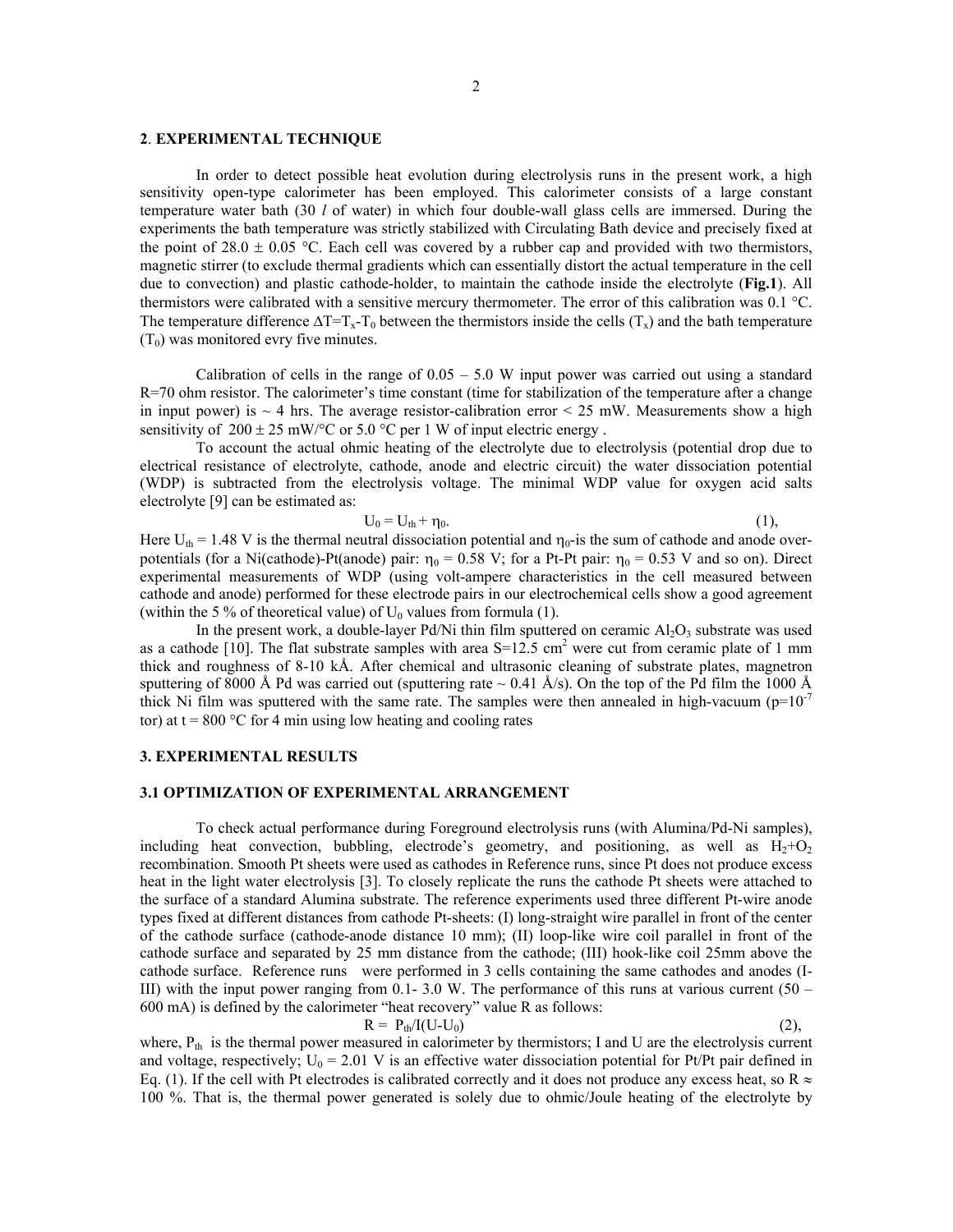applied current and voltage. If  $R > 100\%$  for Pt/Pt electrodes indicates that there is  $H_2 + O_2$  recombination. If  $R \le 100\%$ , an incorrect calibration or increase of WDP (U<sub>0</sub>) due to an anomalous increase in the cell inner resistance is suggested.

 The results of experiments in cells I-III with the same Pt-cathodes and different Pt-anode configurations, described above are presented in **Table 1** (averaged by 50-600 mA current heat recovery values R). As seen, the R value closest to 100 % was in Cell II with a loop-like anode. Heat recovery R in cells I and III are larger than 100 %, suggesting that  $H_2+O_2$  recombination is not negligible. For anode (I) in cell 1 the recombination contribution would be about 16 %, while for anode (III) in cell 3 it is about 10 %. In contrast to these "bad anode geometries" (cells I and III), cell II shows that recombination contribution is  $\leq$  3.0 %. Increasing the cathode-anode distance by 25 mm in cell I, leads to a decrease in R from 116 to 108 %. Thus, it is shown that the best arrangement of anode is consistent with (II).

In the other reference experiments with Pt-Pt electrodes possible changes in electrolyte concentration were estimated. Electrolysis runs carried out in electrolytes with different molarities show a quite constant R at  $Li_2SO_4/H_2O$  concentrations within 0.8-1.2 M (**Table 1**). Such large changes could only associated with evaporation of 20 % volume of the cell. Therefore, changes in the electrolyte concentration during the cell operation do not significantly affect the heat recovery R.

Note that substitution of thermal-neutral dissociation potential U=1.48 V (without accounting of electrodes over-voltages) in formula (2) for cell I-III leads to a drastic decrease R below 80 %. This fact indicates the non-negligibility of the electrodes over-potentials, at least, on calorimetry measurements at current densities  $j \ge 10$  mA/cm<sup>2</sup>.

## **3.2 ALUMINA/PD-NI CATHODE RESULTS**

Experiments on detection of heat generation for Alumina/Pd-Ni cathodes (Foreground runs) were carried out at constant electrolysis current ranging from I = 100-600 mA ( $j = 8.5 - 50.0$  mA/cm<sup>2</sup>) corresponding to a cell voltage U 3.5-5.5 V. To calculate Joule heating of the electrolyte P\* the effective WDP value  $U_0 = 2.06$  V is used in formula (2). This  $U_0$  corresponds to a Ni(cathode)/Pt(anode) electrode pair WDP (1000 Å Ni film used on the top of the Pd layer).

Typical kinetics of the heat measurement  $(P_{th}$  vs. elapsed time t) are presented in Fig.2 As seen after  $t > 2$  hrs, the thermal yield  $P_{th}$  exceeds Joule heating  $P^*$ . The maximal heat recovery R of 135 % occurs at electrolysis current I=100 mA  $(j = 8.0 \text{ mA/cm}^2)$ , while the corresponding absolute value of excess heat production is  $W_{ex} = 60 \pm 28$  mW. Increasing the current density to 48 mA/cm<sup>2</sup> leads to decrease in heat recovery R from 135 to 115 %. In typical cases the excesses heat evolution from the cathode at  $I = 200$  mA continues for  $\sim$  15 days. The decrease in R during a long Foreground run is accompanied by an increase in cell voltage. The last process indicates an increase in the cell inner resistance due to defects and microcracks generation in Pd/Ni cathode. The cathode samples survive, i.e. they do not detach the Alumina substrate during these long runs. Thermistor calibration runs repeated immediately after this Foreground run show that calorimeter parameters, (including  $\Delta T$  vs. W<sub>in</sub>) did not change during the time of operation with Alumina/Pd-Ni sample (15 days). This gives a proof of stability of the calorimetry system and indicates that our measurements of excess heat production were actually correct.

# **3.3 ERROR ANALYSIS IN THE HEAT MEASUREMENTS**

The main errors of open-type calorimetry are associated with calorimeter accuracy as well as with gas recombination. As discussed in sec. 3.1 the recombination limit for the cell II-type configuration could not exceed 3.0 % of the input power. Other possible sources of errors would be referenced to uncertainty of calorimeter, such as thermistors accuracy, oscillation of bath and ambient temperatures, appearance of thermal gradients and the change in the electrolyte volume due to evaporation. Results for the calorimetric accuracy with respect to the precision of excess heat measurement are summarized in **Table 2**. The total average error of heat measurement, in accordance with error propagation, does not exceed  $\langle \sigma \rangle = \pm 30$ mW. In an actual experimental performance at low input power (W<sub>in</sub> < 1.0 W) this error is  $\langle \sigma_{\rm P} \rangle = \pm 20$ mW, while at high input power range (W<sub>in</sub> > 1.0 W) it is twice larger:  $\langle \sigma_h \rangle = \pm 40$  mW.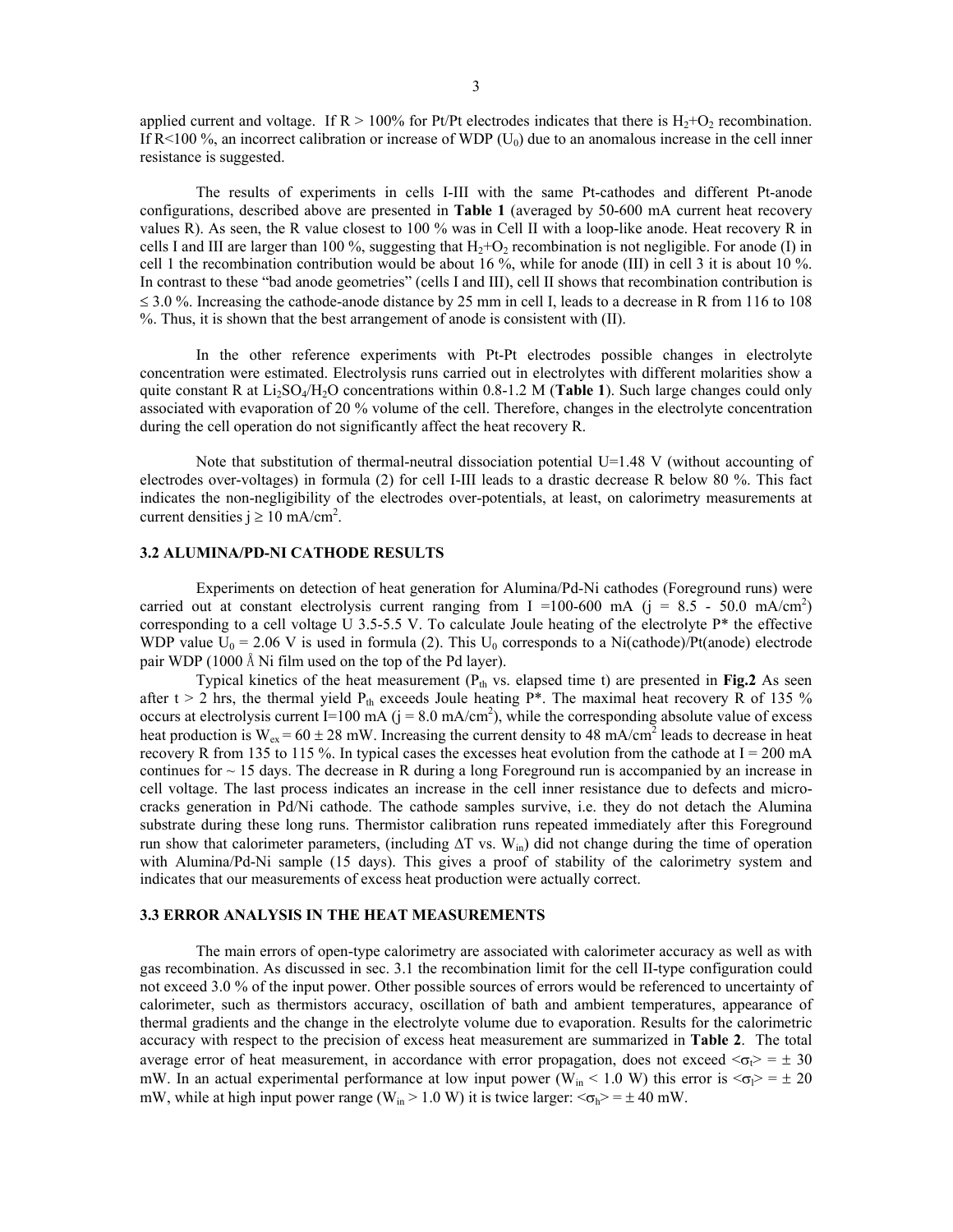Comparison of the calorimetry errors with excess power gains obtained in Foreground runs with Aumina/Pd-Ni cathode shows that observed amounts of excess heat generated during electrolysis are well above the error limit determined by both the calorimetry accuracy and possible recombination.

#### **4. SUMMARY AND CONCLUSIONS**

Measurements of excess heat production were carried out during electrolysis in  $1M$  Li<sub>2</sub>SO<sub>4</sub>/H<sub>2</sub>O solution with Pt-anode and Pd-Ni thin film cathodes (9000 Å thick) sputtered on the dielectric substrate (Alumina). In order to estimate the actual performance during electrolytic runs in the open-type calorimeter used, including heat convection, bubbling and possible  $H_2+O_2$  recombination, smooth Pt sheets were used as cathodes. It was found that in the "good geometry" (with a loop-shape wire Pt-anode separated by 25 mm distance from cathode) a maximal contribution of  $H_2 + O_2$  recombination in the heat production does not exceed 3.0 %

No excess heat was measured if the metallic coating of cathode-sample was fractured and/or detached from the substrate, adding confidence in the calorimetric calibration. The best adhesion of Pd/Ni coating having a good film quality was achieved with Alumina (with maximal roughness of about 10 kÅ) as a substrate. This required a special procedure of high-vacuum annealing at  $t = 800$  °C. Then the Alumina/Pd-Ni sample survived 2 weeks electrolysis and produce an excess heat power reaching 20-25 % of the input power, equivalent to  $300 \pm 30$  mW.

Comparison of calorimetry errors with excess power obtained in Foreground runs with the Aumina/Pd-Ni cathode as well as the theoretical analysis of oxygen reduction in the electrolytic cell shows that the excess heat measured during electrolysis is well above the error limit determined by both the calorimetry accuracy and by a possible gas recombination.

## **ACKNOWLEDGEMENTS**

Partial support of this research by Lattice-Energy, LLC is gratefully acknowledged. We gratefully acknowledge Dee Staley and Prajakti Joshi for their editorial support.

## **REFERENCES**

- [1] M.C.H. McKubre, S. Crouch-Baker, R.C. Rocha-Filho, et al., J. Electroanal. Chem. **368**, 55 (1994).
- [2] M.H. Miles, J. Electroanal. Chem. **482**, 56 (2000).
- [3] E. Storms, Fusion Technol. **29**, 261 (1996) .
- [4] R.L. Mills and S.P. Kneizys, Fusion. Technol. **20**, 65 (1991).
- 
- [5] R. Notoya R, Fusion Technol. 24, 202 (1993). [6] H. J. Bauer and E. Schmidbauer, Z. Physik, **164**, 367 (1961).
- [7] J.E. Jones, L.D. Hansen, S.E. Jones, D.S et al., J. Phys. Chem., **99**, 6973 (1995).
- [8] G.H. Miley, Space Technol. Applic. Int. Forum (Ed.: MS El-Genk) 458, 1227 (1999).
- [9] S. Glasstone, An Introduction to Electrochemistry, Chapter 13, Wiley, New York, (1951).
- [10] G.H. Miley, H. Hora, E.G. Batyrbekov and R.L. Zich, Trans. Fusion Technol. **26**, 313 (1994).

| Parameters of electrolysis and "heat recovery" R for Pt-Pt reference runs in cells I-III |                    |       |                 |  |
|------------------------------------------------------------------------------------------|--------------------|-------|-----------------|--|
| Cell $# /$ parameter                                                                     | $M(Li_2SO_4/H_2O)$ | x, mm | R. %            |  |
|                                                                                          |                    | 10.0  | $116.0 \pm 6.2$ |  |
|                                                                                          | L.U                | 25.0  | $108.0 \pm 7.1$ |  |
|                                                                                          | l.O                | 25.0  | $102.5 \pm 5.0$ |  |
|                                                                                          | $\rm 0.8$          | 25.0  | $101.5 \pm 6.0$ |  |
|                                                                                          | $\cdot$ 0          | 25.0  | $110 \pm 5.5$   |  |
|                                                                                          |                    | 25.0  | $110 \pm 6.5$   |  |

**Table 1**